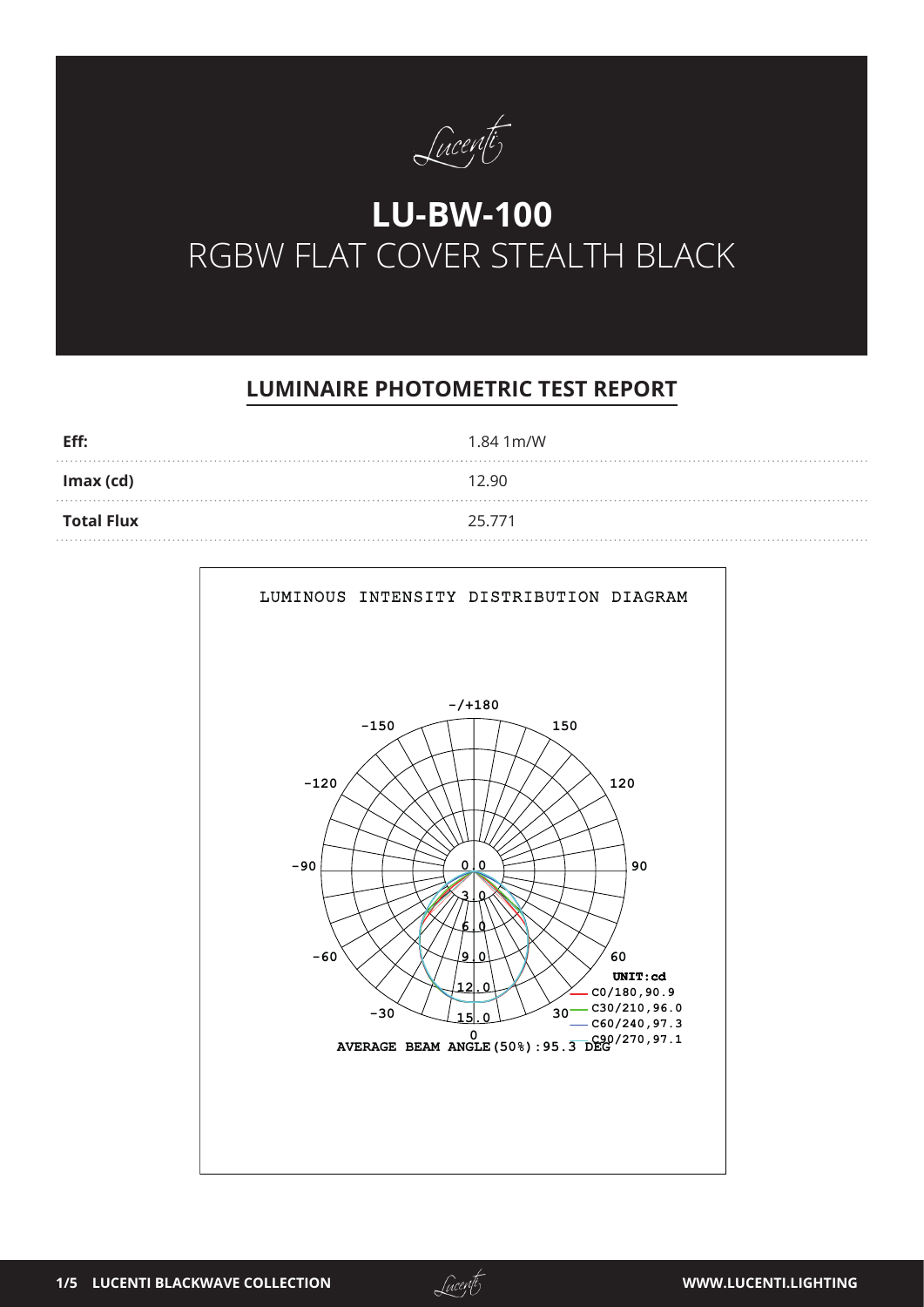#### **ISOCANDELA DIAGRAM**



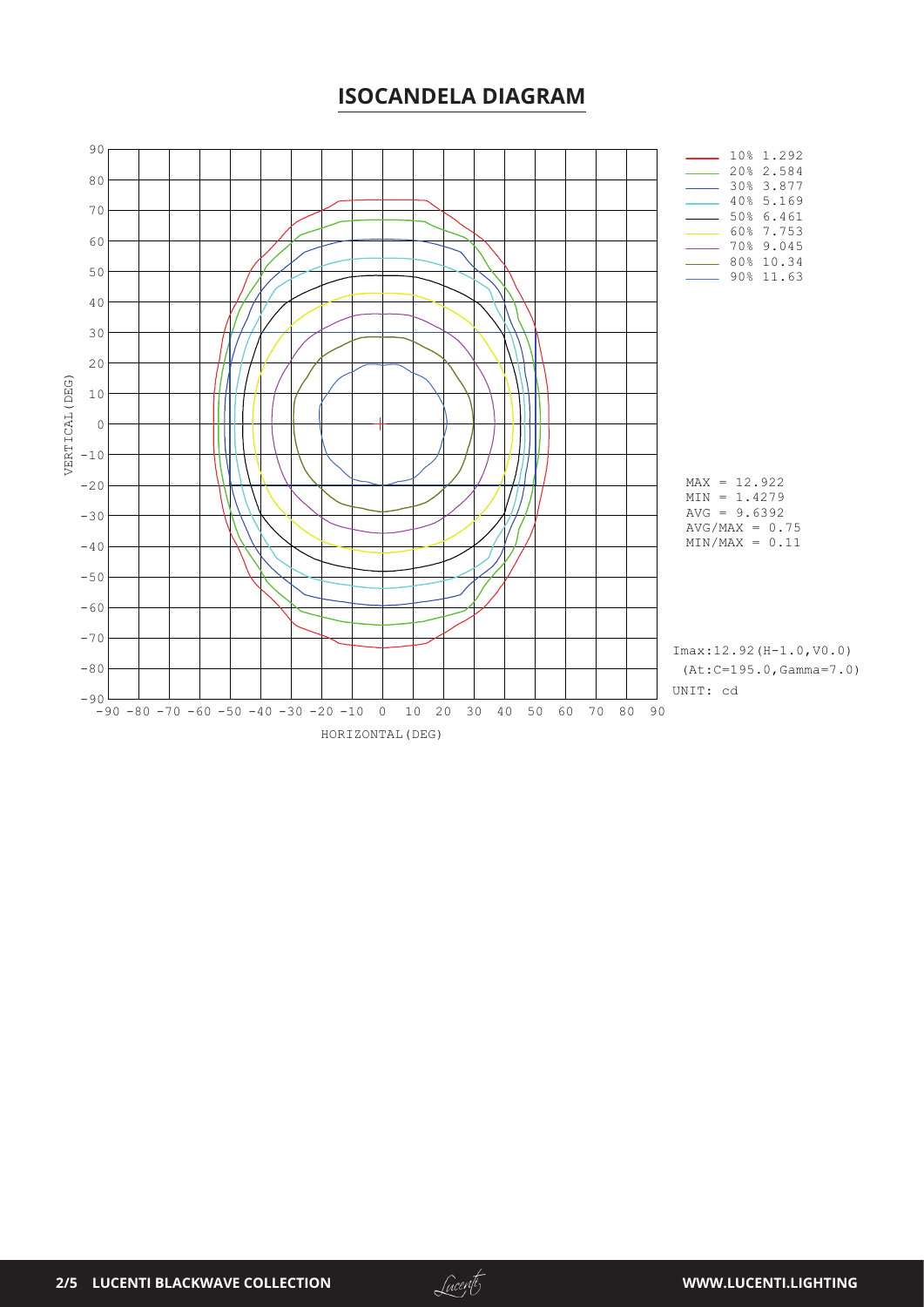## **AAI FIGURE**



**NOTE:** The Curves indicate the illuminated area and the average illumination when the luminaire is at different distance.

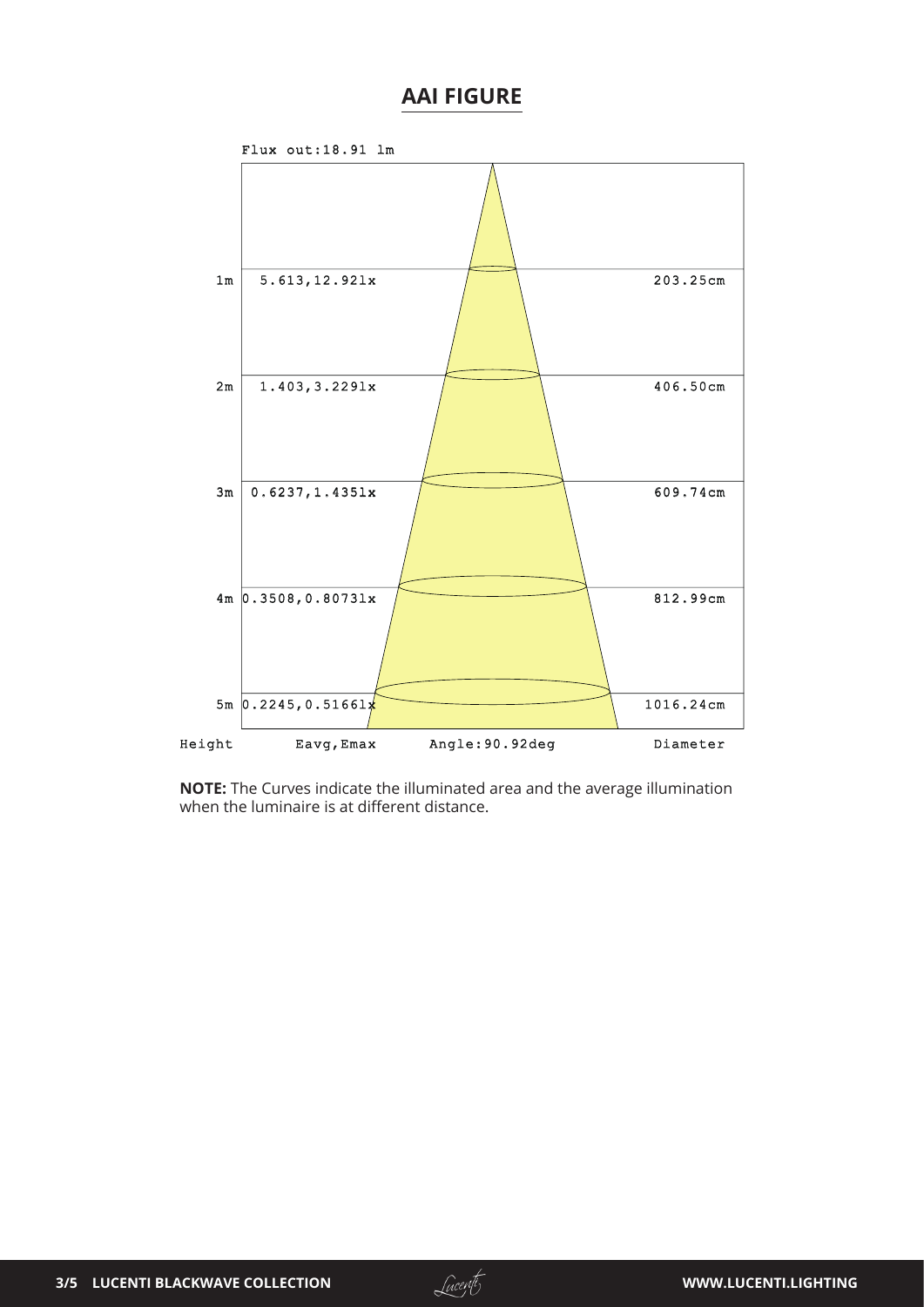## **ISOLUX DIAGRAM**